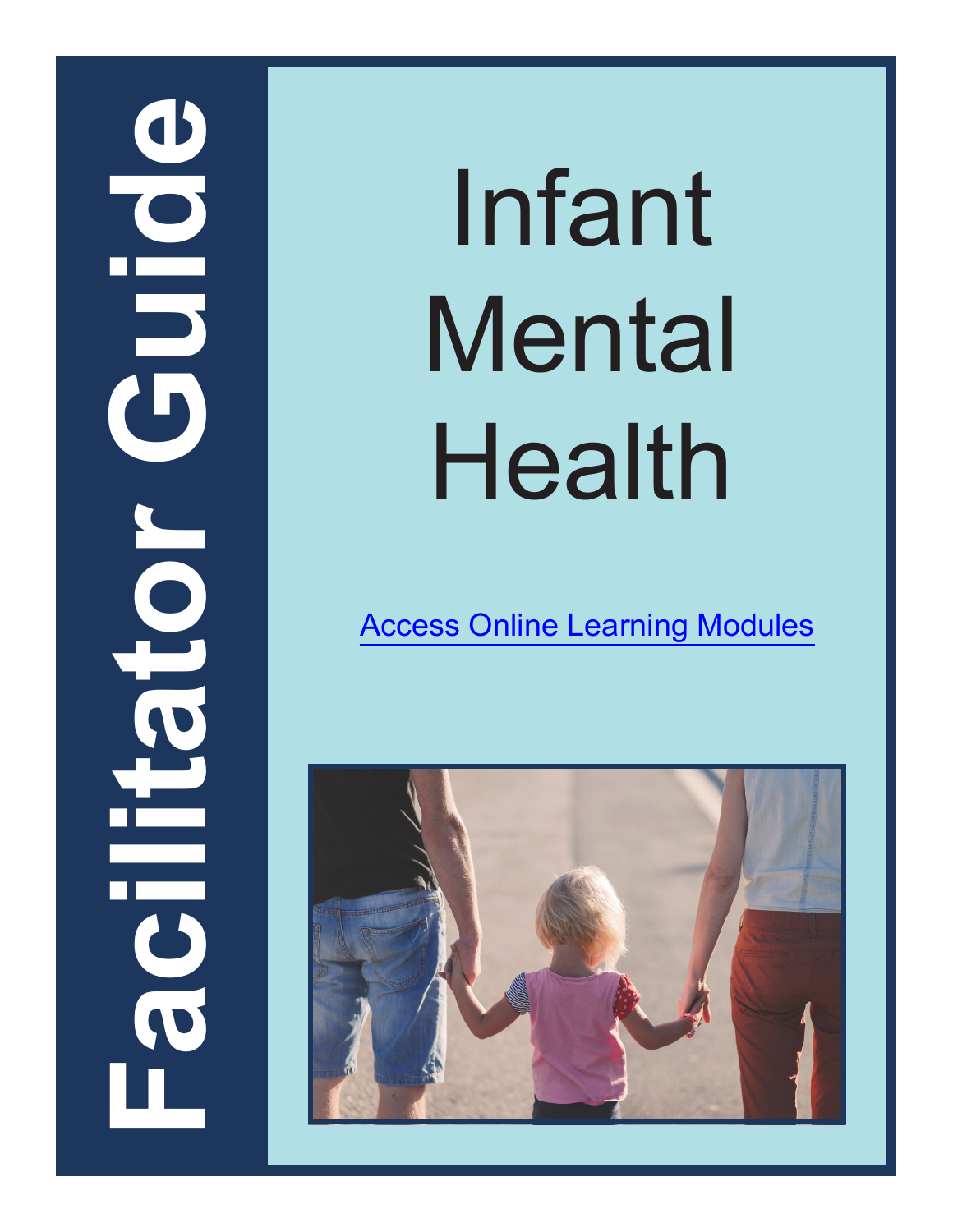### **Note to facilitator:**

The online training module "Infant Mental Health" provides an excellent opportunity for home visitors who appreciate the flexibility of distance learning.

The pairing of the online training with a facilitated discussion (a proven more traditional method of education, whose efficacy is widely recognized) is innovative and provides for added value. The discussion allows for the sharing of personal experiences that help to illuminate the information in the module. It also provides opportunities to use the basic skills that are so essential for communication – "serve and return", listening, facial expressions, vocal intonation, eye contact - things that are absent from today's communication using technology. (In these days of emails, text messages, "selfies", and social media, it's nice to meet face-to-face once in a while!) Also, laughter, stories, music, and role-plays as part of the discussion, injects an emotional component to the learning opportunity. These types of elements are incorporated into this Facilitator Guide.

Home visitors spend time with families that have an array of gifts, skills, cultures and many times challenges. The opportunity to share experiences, strategies, solutions, and successes with other family workers is much more powerful than completing the online education alone.

### \*\*\*\*\*\*\*\*\*\*\*\*\*\*\*\*\*\*\*\*\*\*\*\*\*\*\*\*\*\*\*\*\*\*\*\*\*\*\*\*\*\*\*\*\*\*\*\*\*\*\*\*\*\*\*\*\*\*\*\*\*\*\*\*\*\*\*\*\*\*\*\*\*\*

This Guide provides some ideas for a trainer or supervisor wishing to facilitate a follow-up discussion with a group of home visitors who have completed the module. It assumes that the facilitator has also completed the module and is familiar with its contents and resources. You don't necessarily have to be a content expert to lead the activities and discussions. Feel free to adjust and add your own creative ideas.

We hope you enjoy the process!

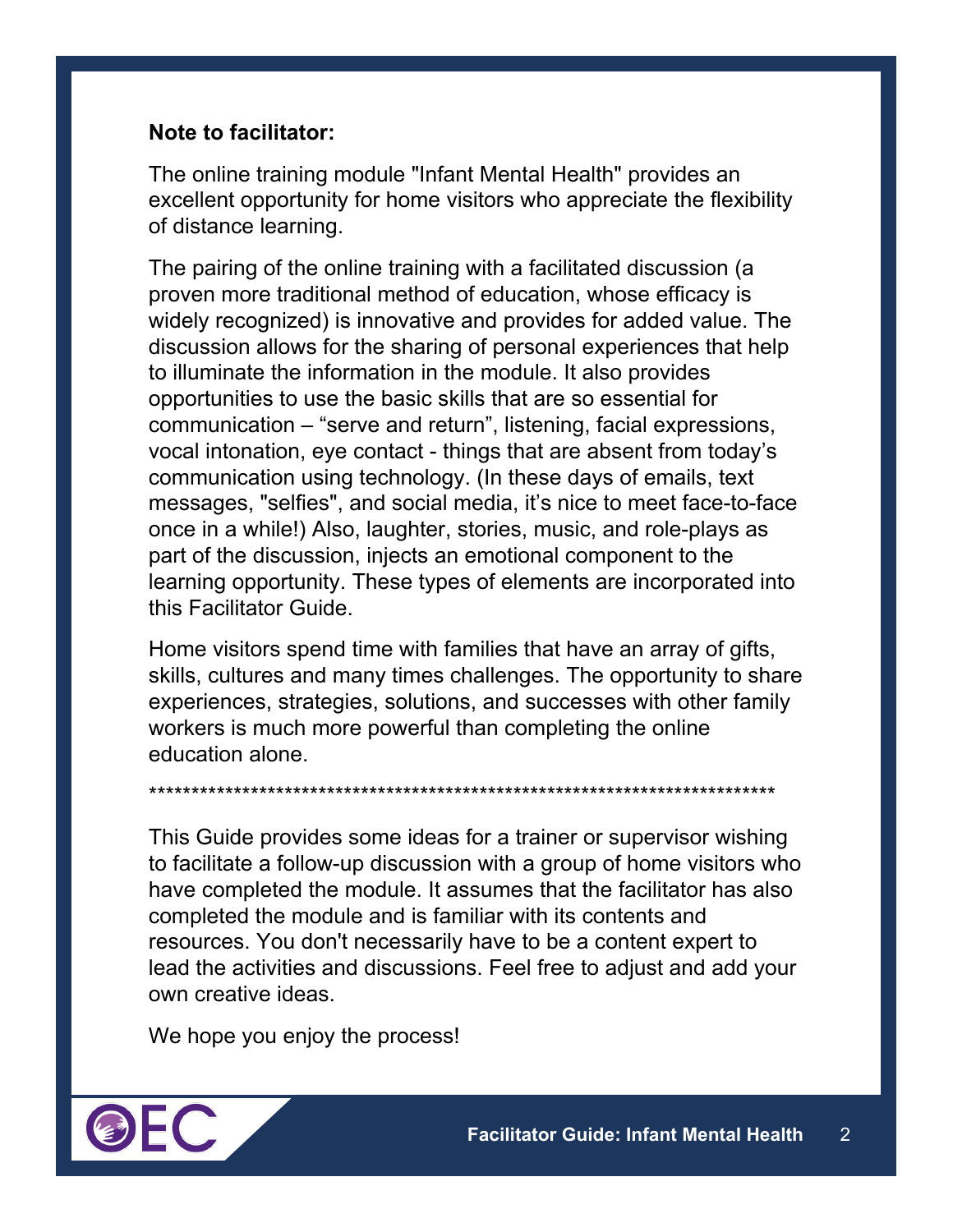### **Introduction/Icebreaker**

Have all participants stand and walk around the room while imagining they are in a public space. As they walk about, they are to avoid making eye contact with any one else. Continue this for 1 minute. Provide post it notes and have them notice and write down how they feel in that moment. Post their notes on the wall.

Next, tell them to walk about the space in the same way, for another minute or two, but seeking out eye contact with each other. Again, have them jot down any feelings they notice. Compare notes and process what feelings were evoked from each of the experiences.

This simple exercise illustrates the power of human connection and how it can affect our feelings. This relates to the module, which explored the importance of social-emotional development and attachment.

### **Review Learning Objectives**

After having completed this module, home visitors should be able to:

- Define the term "infant mental health."
- Discuss some of the key concepts of infant mental health that should inform your work as a home visitor.
- Understand the importance of attachment.
- Explain why building strong relationships with families is critical for supporting infant mental health.
- Describe strategies you can use to promote and support positive, nurturing early relationships and healthy attachment.
- Identify when to seek additional assistance for a child or family.
- Explain why reflecting on your work and getting adequate support and reflective supervision or consultation is critical for your work.
- Understand the possibility for improving your skills and knowledge by learning the infant mental health competencies and pursuing Endorsement® in infant mental health.

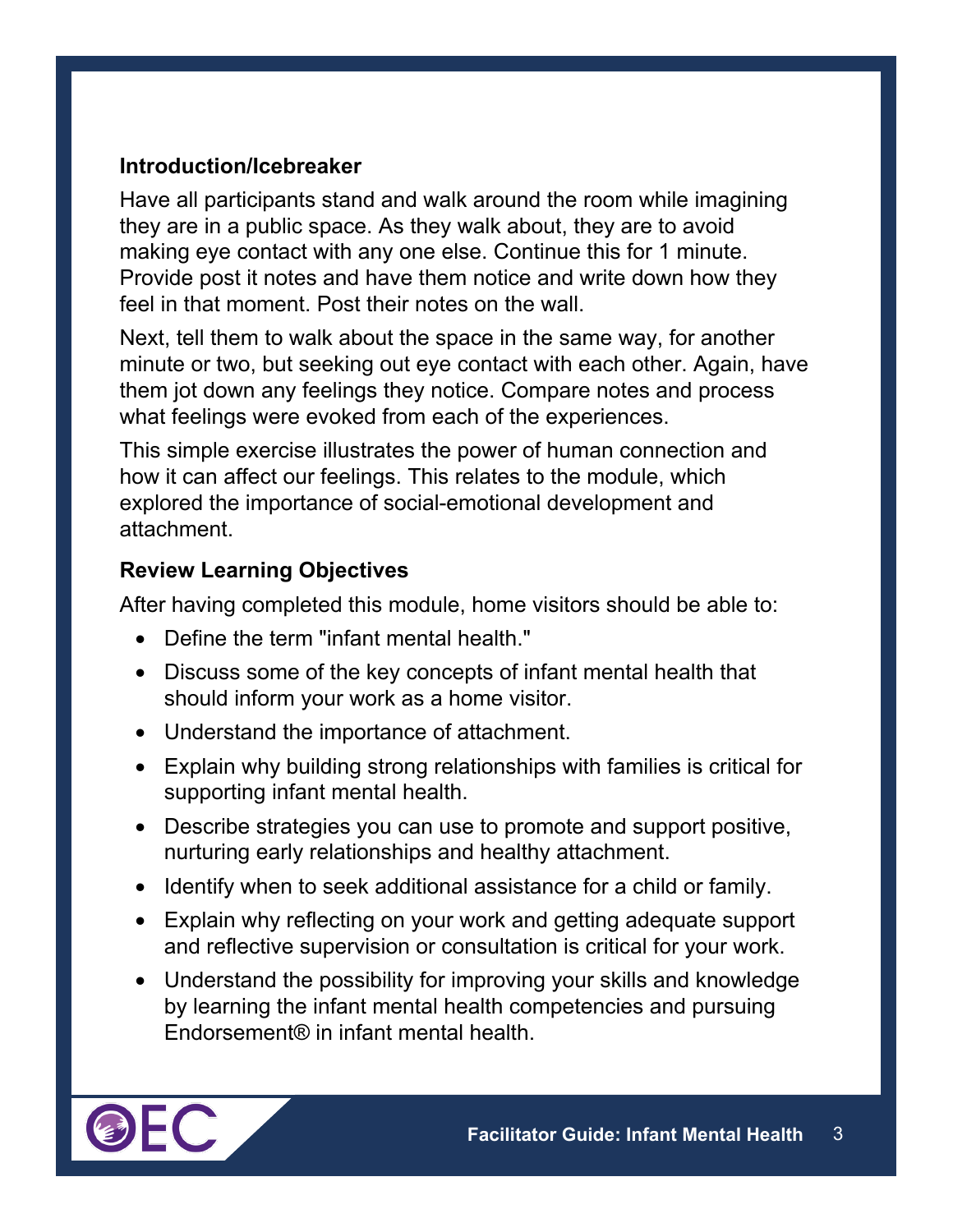### **Small Groups**

Have participants work within small groups to collectively come up with their own definitions for "Infant Mental Health"

Then show the video "What is Infant Mental Health?" from Part 1 of the module. Allow a few minutes for them to make any revisions or additions to their definitions. Then, either have each group read aloud, or post them around the room.

### **Whole Group Discussion**

Prompt a discussion with the question:

*In what ways are you already supporting infant mental health?*

### **Self-Select Topics**

Write each of the following goals for home visitors on separate papers and post on walls throughout the room. Allow participants to select the topic of most interest and gather around that item. Provide ample time for the groups to discuss their topic, addressing the following questions:

*How did the module address this goal? What are ways that you demonstrate this skill in your work with families?*

- o Home visitors understand that children are more likely to thrive when they feel physically and emotionally safe.
- o Home visitors understand the importance of good mental health and how it connects to the individual's overall health.
- o Home visitors are knowledgeable of and utilize culturally and linguistically appropriate mental health services and resources.
- o Home visitors understand the influence of, and interaction between, risk factors and protective factors on child behavior and development and family.
- o Home visitors implement practices that support the emotional well-being of children.

Then signal for their attention and ask each group to share an idea with the whole group for consideration. Facilitate a large group discussion. To get a sense of what their current needs are, ask:

*In what areas do you want to improve your efforts?*

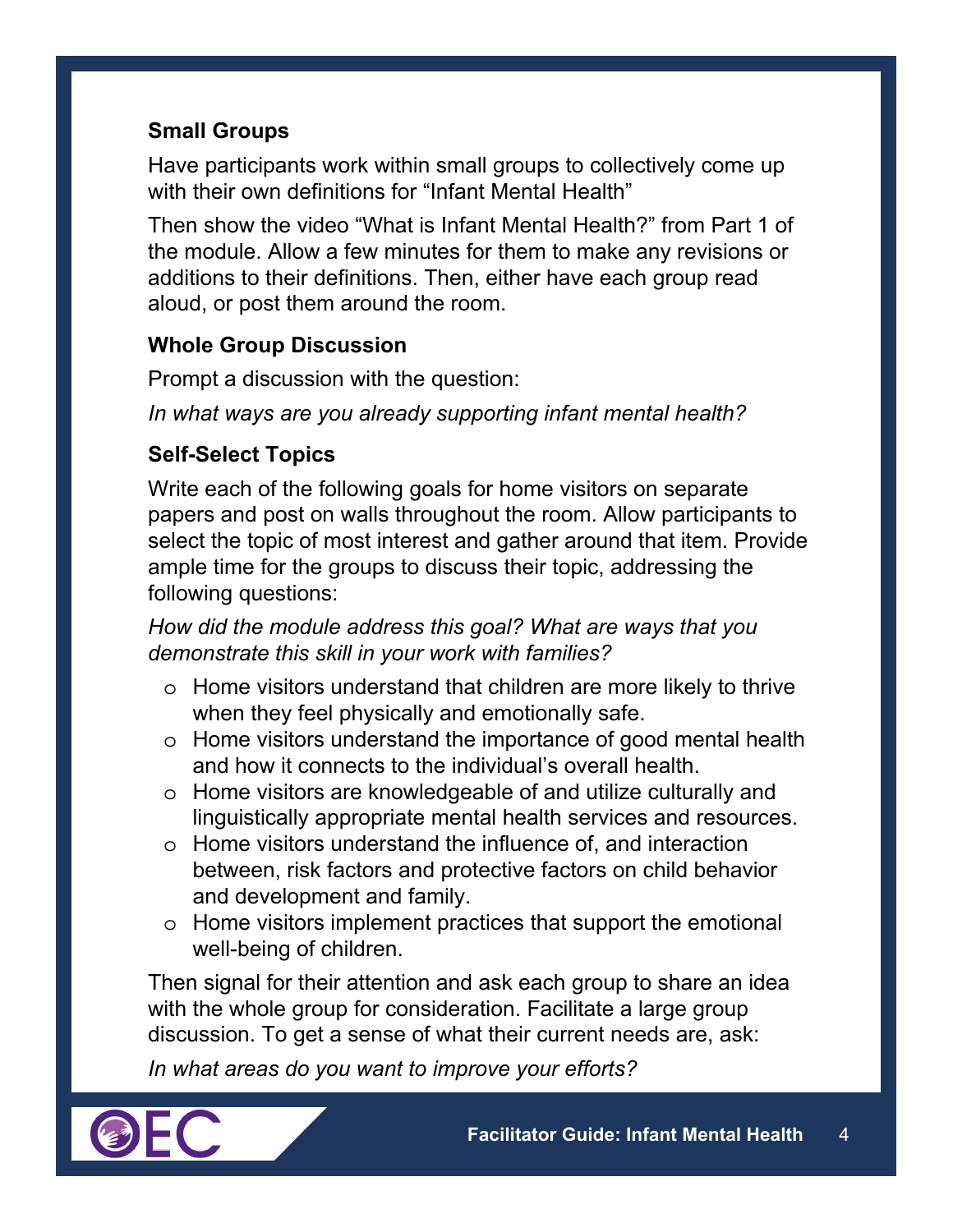### **Review Vocabulary**

In order to review some of the key concepts from this module play a game of "Hot Seat." Ask for a volunteer to sit in a chair placed at the front of the room facing the rest of the group. That person will have to guess the word. Write one of the vocabulary words on the board. Those not in the hot seat can raise their hands if they have a clue to give. Choose someone to share their clue so the guesser can try and figure out the term. Continue playing until the word is identified or the person gives up – then get another volunteer to take the seat and begin again with a new word.

*Include these terms from the Glossary:* 

- *Attachment*
- *Insecure attachment*
- *Secure attachment*
- *Emotional regulation*
- *Internal working model*
- *Reciprocal relationships*
- *Sensitivity*
- *Watch, Wait and Wonder*

### **Think-Pair-Share**

Ask home visitors to reconsider this reflection from the module:

Imagine that during a home visit a parent tells you that she believes that it is acceptable to let her baby cry for long periods of time. "It's good for his lungs," she says, "And he needs to learn how to calm himself down anyway."

Prompt them to think about the following and then share with a partner:

- *How might you respond?*
- *How might thinking about the influence of this parent's culture, past history, and current supports affect your response?*

Invite a few teams to share with the group.

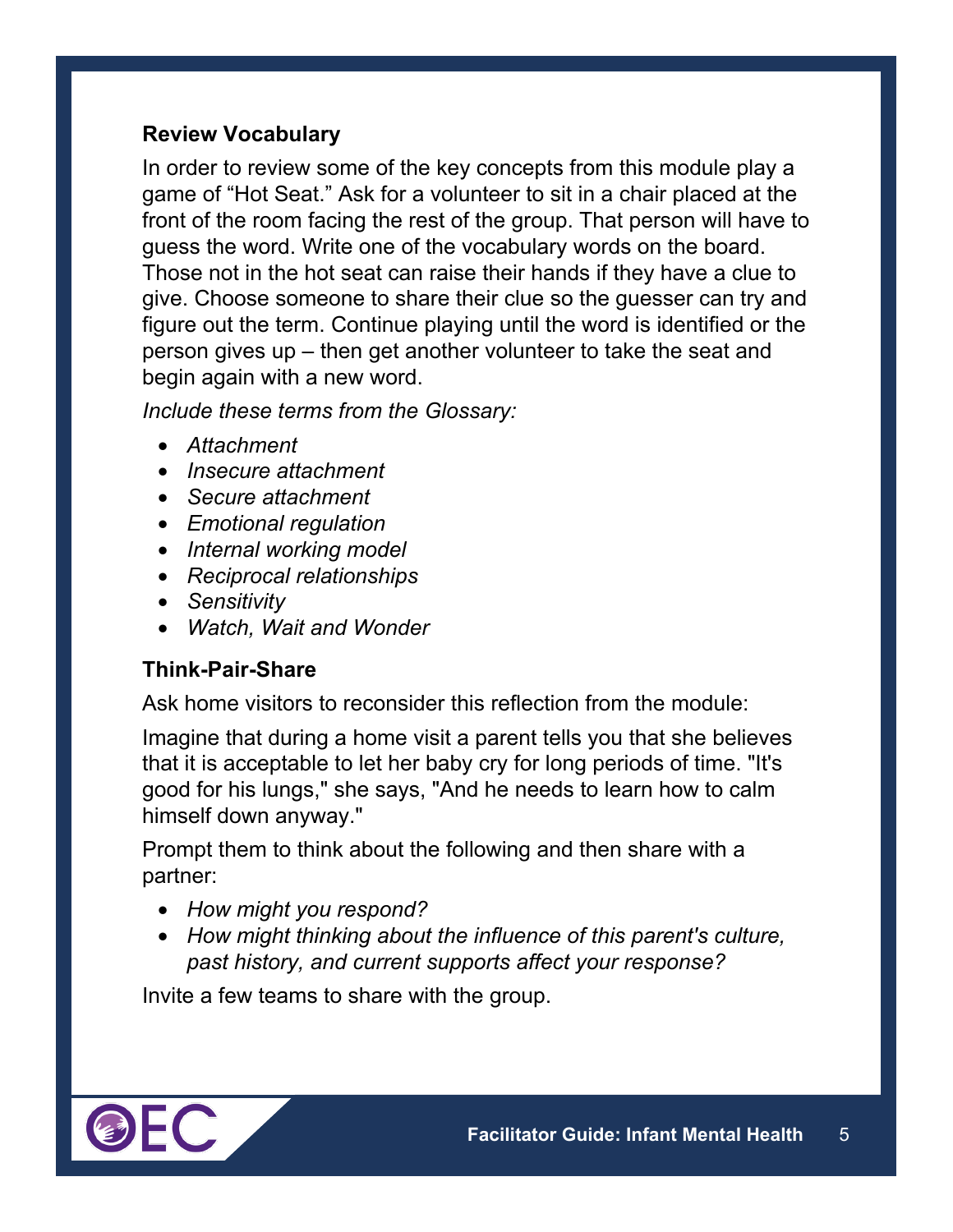### **Whole Group Discussion**

While it is very common for a new mother to experience "baby blues" in the first few weeks, depression is more serious and long lasting. Postpartum depression left untreated can negatively impact a baby's development, so a mother who remains affected more than a few weeks after birth needs to get help.

Explore the differences between a short-term "blues" phase and a real and lasting depression. It's critical for home visitors to know the difference and recognize when additional support is needed.

### **Small Groups**

Prompt small group discussions with the following questions:

*What are some things you say or do to encourage a nurturing relationship between a parent and child?*

*In what ways do you help parents take pleasure in their infants or toddlers?*

### Sharing what works

Ask if anyone in the group has tried using the Wondering Log - a list where they can track the things families wonder about related to the baby. If so, have a few share how that went. Then, within small groups, ask them to share this experience - or alternative ways they encourage families to wonder about what the baby thinks and feels – and the types of responses to those questions that they have found most helpful.

Ask them to include examples of "speaking for the baby." This strategy gives parents additional ideas for what their child might be feeling.

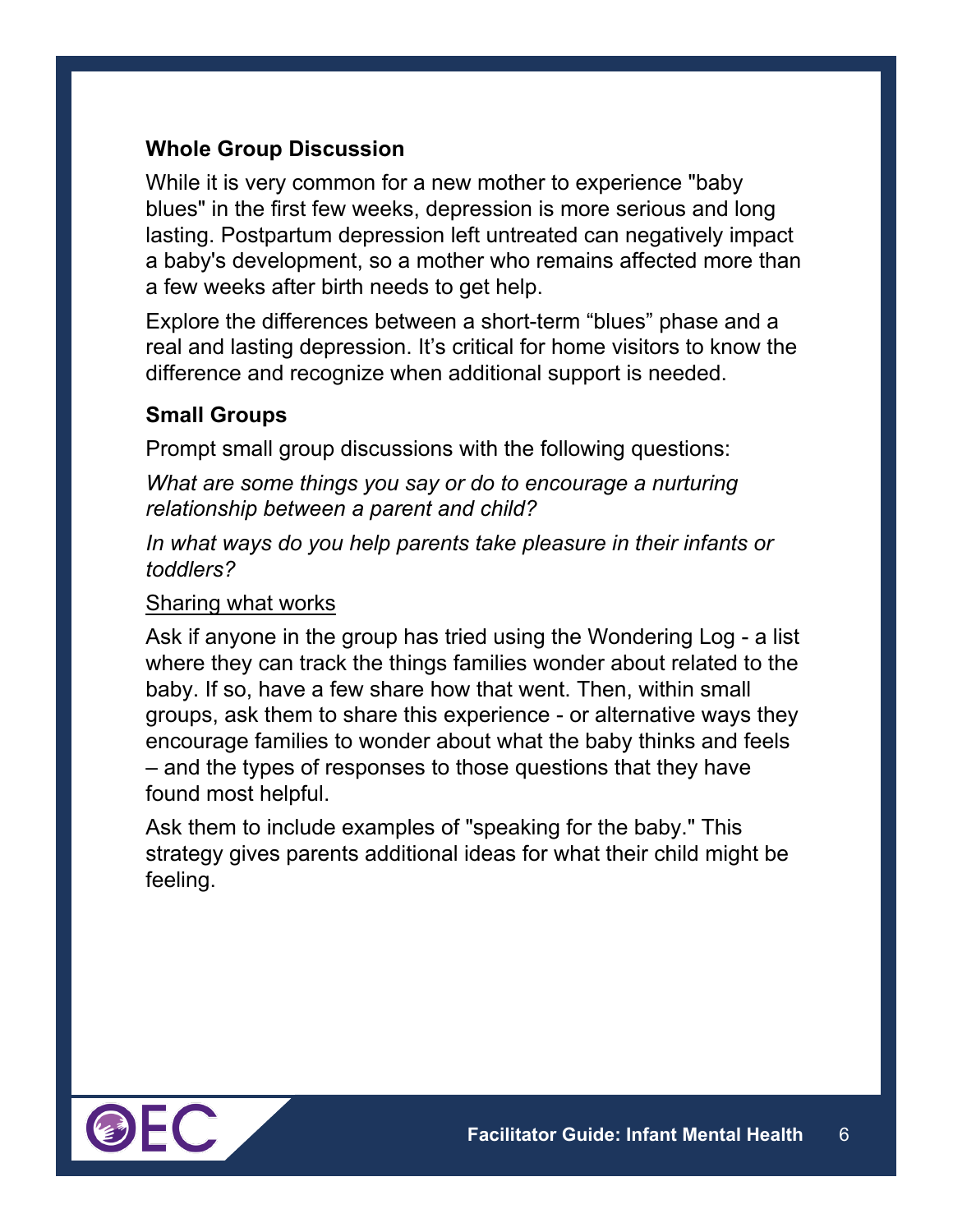### **Role Play**

Provide some small toys as props and invite three participants to try a role-play activity. Have one take the role of home visitor, one as the parent, and one pretending to be the child. Ask them to demonstrate "Watch, Wait, and Wonder."

Provide them with this description to review before they begin:

*When you use this technique, you allow a child to play freely and ask the parent or caregiver to simply follow the child's lead. The parent gets down on the floor with the child, watches what the child does independently, and waits to interact until the child invites the parent to do so by touching them, offering a toy, or talking or verbalizing to the parent. Afterwards, you ask the parent to describe what he or she observed and to wonder about what the child was feeling and thinking.*

Have the other participants observe and take notes. Afterwards, ask them to describe what they noticed and invite a sharing of their own strategies.

### **Whole Group**

In the video, "Building Genuine Relationships with Families" (from Part 2 in the module) home visitors are advised to "…leave your problems at the door", and "go in fresh."

How do they accomplish this? Invite them to share the strategies they use to leave their problems at the door and focus on the family during home visits.

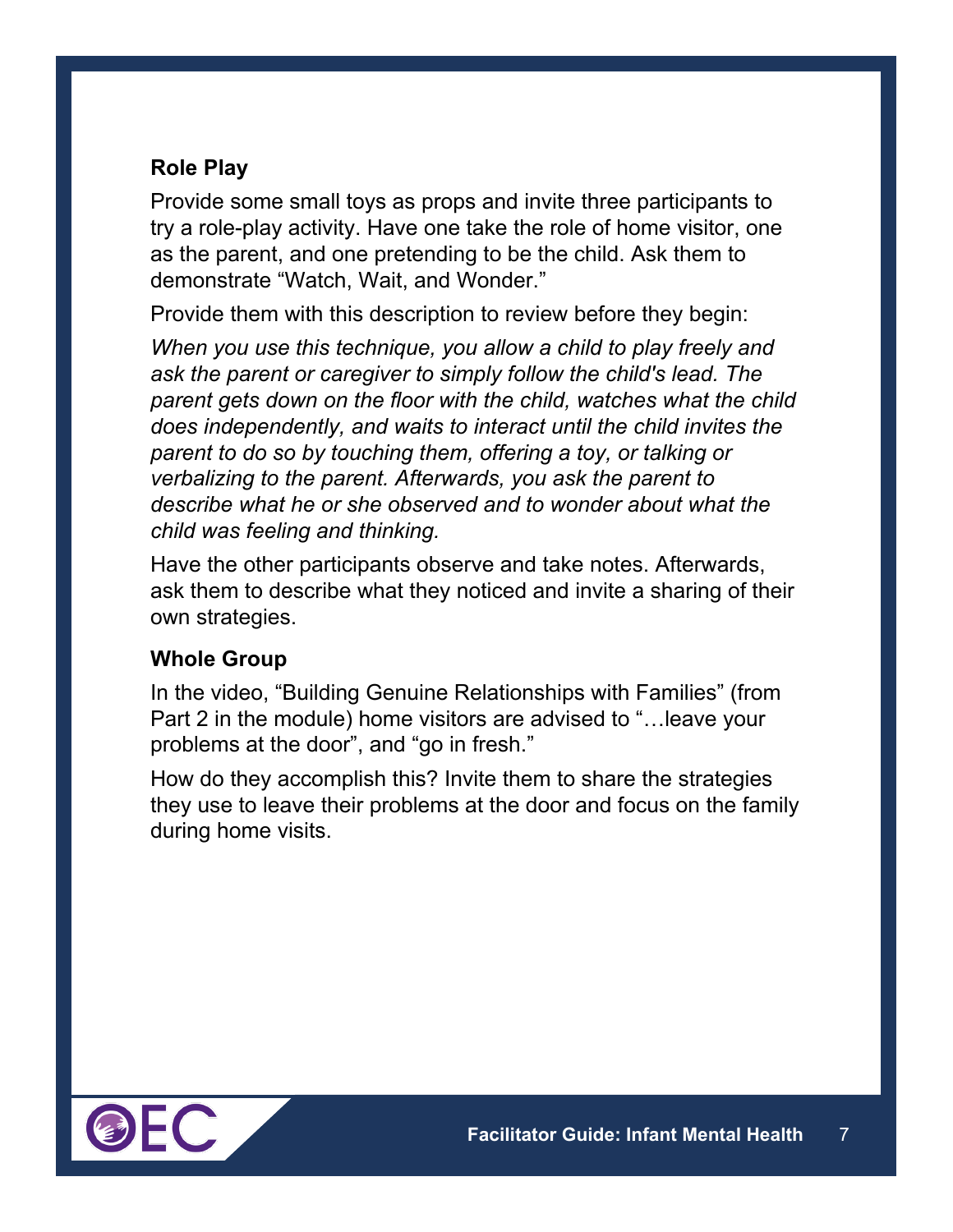### **Practice**

Divide participants into small groups.

Use "Dena's Story" from the module as a case study.

Prompt them to consider:

- *If you were the home visitor, how would you approach the next few visits with Dena?*
- *What do you see as the strengths of this family? What are your initial concerns? What stressors may be affecting Dena's relationship with her new baby? What feelings are aroused in you?*

Ask home visitors to then compare this family with those they have worked with. How might utilization of some of the strategies explored in the module assist them in their work with a parent such as Dena?

After providing ample time for this activity, debrief with each group and invite them to share their insights.

Follow-up question for whole group discussion:

When there are safety concerns, how do you continue to be supportive of the parent while also meeting your obligation as a mandated reporter?

# **Whole Group**

Have participants describe the "parallel process" in their own words and explain why relationships matter at a variety of levels.

Share these quotes and ask how they relate to this process:

"We need to build positive relationships from the first day that we meet families. Just as we say infants and toddlers need to have nurturing relationships that help them feel safe, parents need to feel nurtured—so that they feel safe and secure, and they feel that they are a partner with you."

~Anne Giordano, IMH-E®

"When we are able to repair our relationships with families, it can really be a good foundation for what we want them to do with their children."

~Rebecca Parilla, Ph.D., IMH-E®

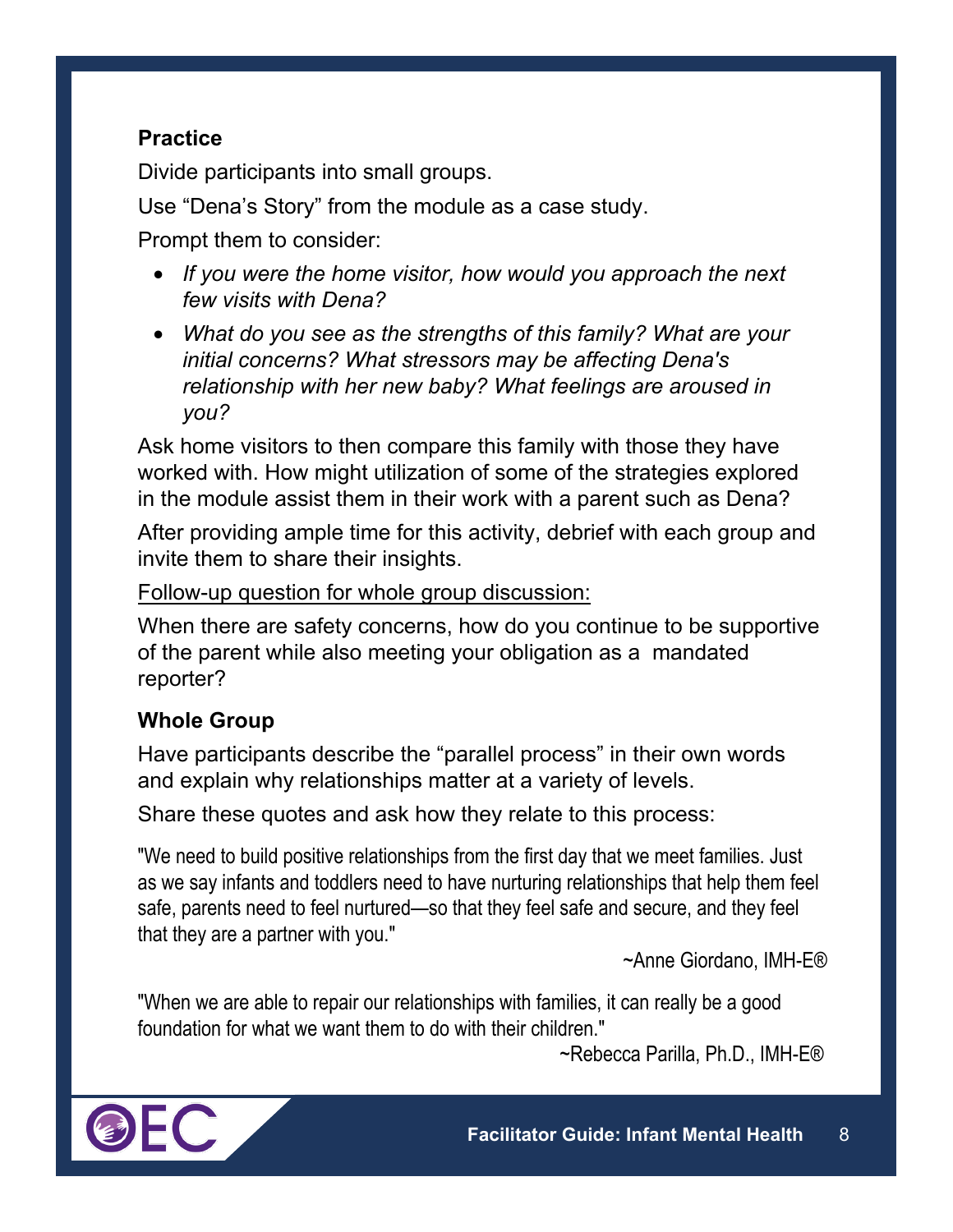### **Personal Reflection**

Prompt home visitors to reflect quietly for a moment:

*How may your own history be influencing your relationships with – and responses to – families?*

### **Small Groups**

As parents share some of their challenges, home visitors need to respond in a way that demonstrates understanding and empathy. Some examples of these responses were provided in the module, including:

- $\triangleright$  "It's hard to care for a new baby when you also have a toddler to take care of."
- $\triangleright$  "Your life is very different now, staying home all day with a baby."

In small groups, ask participants to come up with some responses that they could use to support families while also modeling how to identify and label the emotions they may be experiencing.

### **Individual Reflection**

### Self-Care

Ask participants: *What was meant by this quote?:*

"How you are, is as important as what you do."

~Jeree Pawl, Ph.D.

Then prompt them to think about the following:

*How often do you reflect on "how you are"? What are the activities in your life that make you feel relaxed, energized, and/or supported?* 

# **Action Plan**

Have participants develop an Action Plan. Ask them:

- *What 3 things from this session will you try?*
- *Also, if you are interested in pursuing Endorsement® in IMH, identify your next step in that process.*

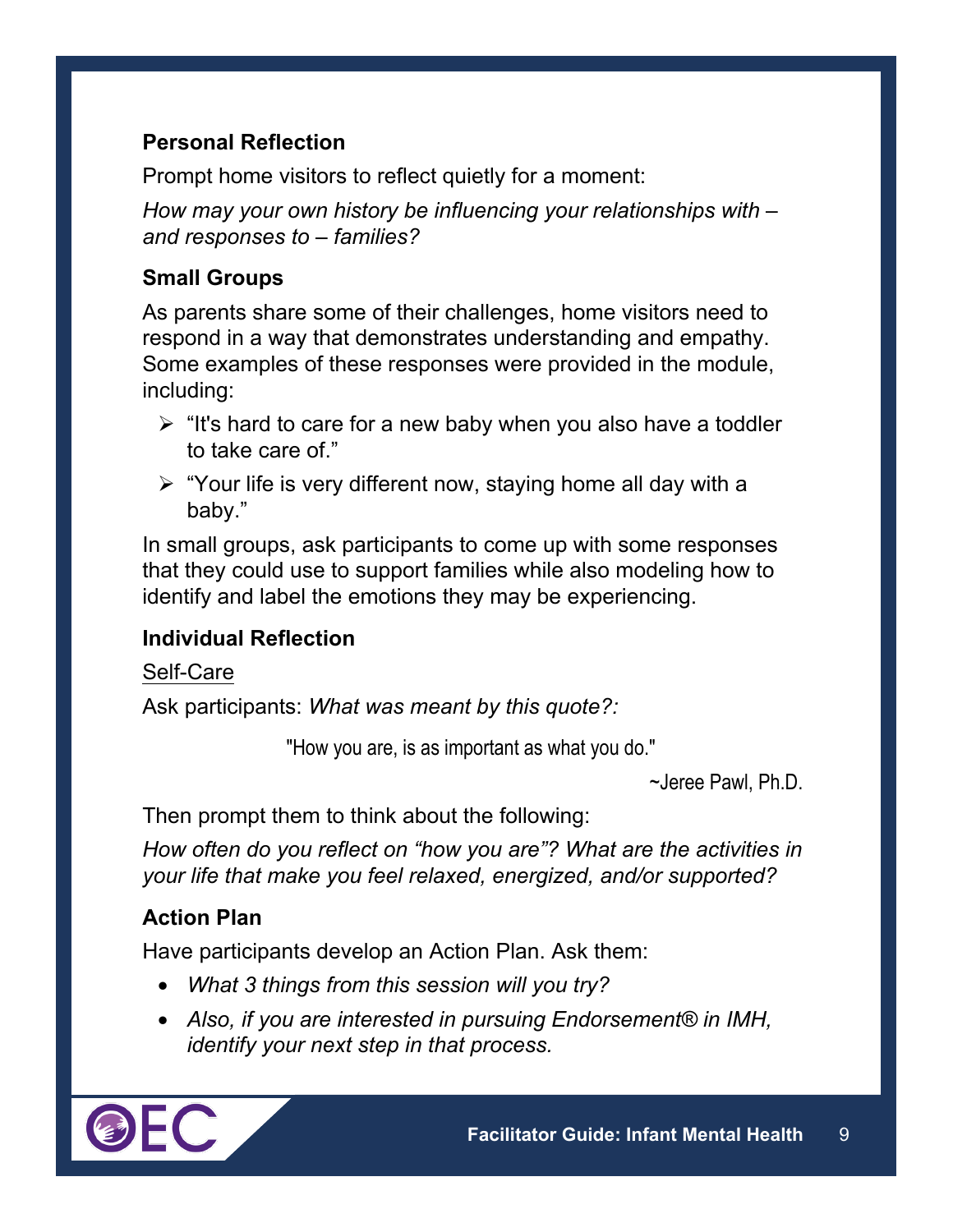### **Additional topics for discussion**

### Stress During Pregnancy

What do home visitors know about the effects of depression and stress during pregnancy? Might share an article about effects of these on the developing baby and/or attachment.

### Fathers

While home visitors may be familiar with post-partum depression in mothers, some fathers may also develop depression during this time. Ensure that home visitors are aware that this occurs. Ask them to share their observations and how they've responded if they've noticed this. (If home visitors see signs of depression with mom, it might be wise to ask about how dad is doing.)

### Reflective Supervision

Ask for two volunteers to read the sample dialogue (next page) of what a reflective supervision conversation might sound like. Ask participants to take a moment to jot down what they noticed about the interaction. Discuss how this process compares to either clinical or administrative supervision.

Ask about the benefits of each.

Find out if reflective supervision is available to them. If not, help them brainstorm ideas for how they might go about getting this needed support.

### **Closing**

Revisit the Module's "Final Thought" for them to reflect on:

*You support infant mental health when you work to support and strengthen a quality, nurturing, consistent, early relationship between an infant or young child and their primary caregivers.*

*This document was created for the Connecticut Office of Early Childhood by the Center for Early Childhood Education at Eastern Connecticut State University with contributions from Doug Edwards. The document is meant to support facilitated discussion groups for home visitors who have completed the online learning module.*